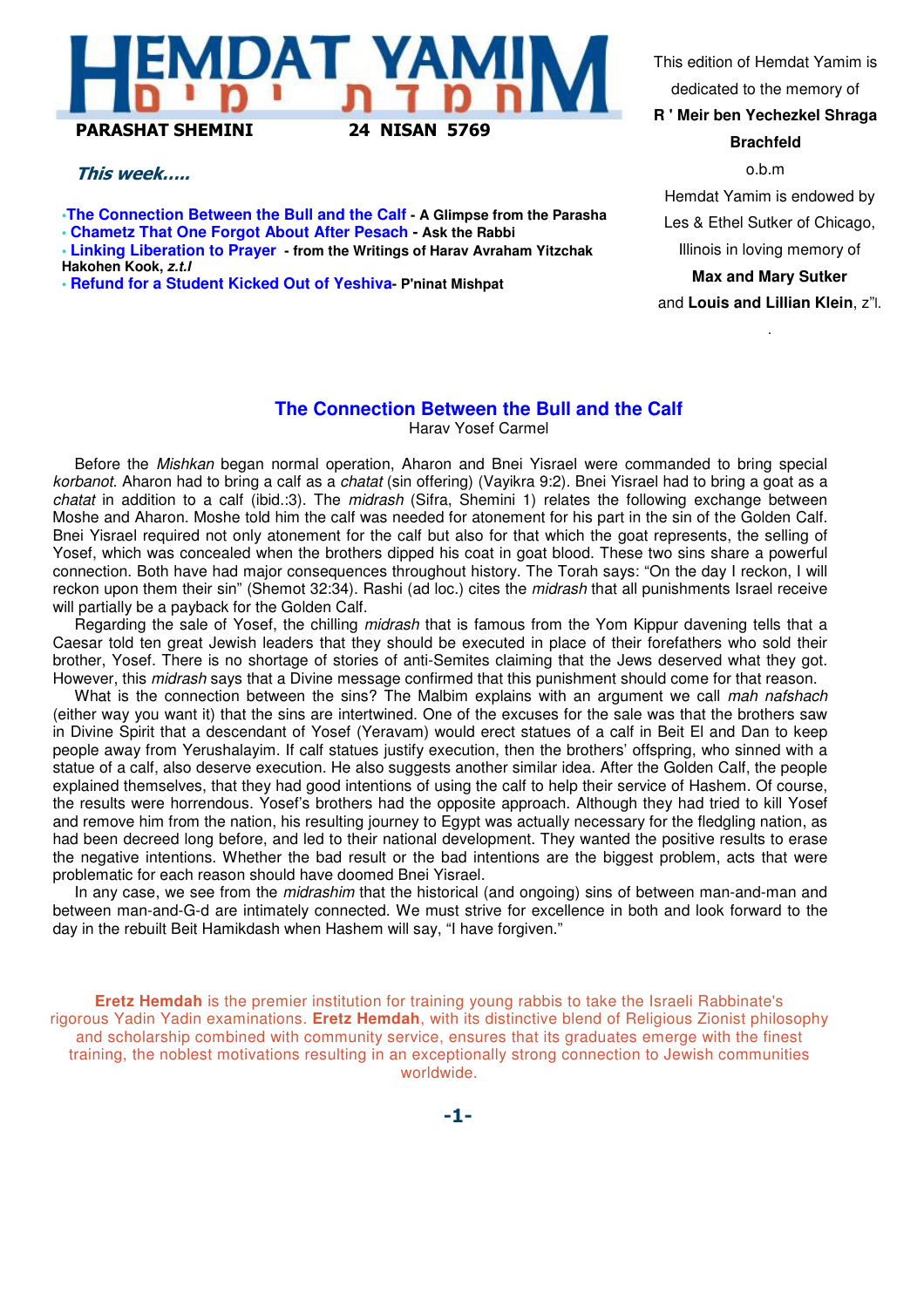



**Question:** I spent time in Hong Kong in the fall of 2007 and, planning to return the next summer, I left some things there, including a bottle of scotch. I forgot about it until I returned in May 2008. Is it chametz she'avar alav haPesach (=chshaalhap; chametz owned by a Jew over Pesach)? While I did not include it in my mechirat (sale of) chametz, did my bitul (nullification of) chametz help?

**Answer:** We accept Rabbi Shimon's opinion (Pesachim 30a) that chshaalhap is a rabbinic injunction forbiding one to eat or benefit from *chametz* owned by a Jew because one (could have) violated bal yeiraeh bal yimatzei (=byby; the prohibition to possess *chametz*). When byby does not apply, neither does chshaalhap (ibid.). One might think that if he did bitul chametz, thus removing the Torah prohibition of byby, chshaalhap should not apply. The Yerushalmi (see the Rosh, Pesachim 2:4) cites a machloket on the matter. We accept R. Yochanan's ruling, who forbids it due to concern that one will abuse the system (Shulchan Aruch, Orach Chayim 448:5). The Rambam (Chametz U'Matza 1:4) and Shulchan Aruch (ibid.:3) says that chshaalhap is forbidden even when one left the *chametz b'shogeg* (accidentally) or *b'oness* (due to extenuating circumstances). The Biur Halacha (to 448:3) seriously considers the view that when combining the grounds for leniency (i.e., bitul and the fact that one did not purposely violate byby) chshaalhap doesn't apply. However, he focuses primarily on a case of *oness*, whereas your case of *shogeg* is likely more stringent.

There is, however, an important point of leniency in your case. Since you left Hong Kong more than 30 days before Pesach and did not have intention to return until after Pesach, you were not required to do bedikat (search for) chametz before leaving (Pesachim 6a; Shulchan Aruch, OC 436:1). There is a major machloket whether this exemption is only from bedika or whether one is even exempt from removing known chametz (see Mishna Berura 436:5). According to the lenient opinion (including the Ritva, Pesachim 6 and Pri Chadash 436), you did nothing wrong, as such a person may rely on bitul wherever he will be (although we would recommend *mechira*). If so, there certainly would not be a problem of *chshaalhap*.

What should be according to the opinion that you should have taken care of the *chametz* you knew about? When you were removing the *chametz* from your regular house, whether by formal bedika or other preparations (including *mechirat chametz*) you should have sold the *chametz* in Hong Kong or got someone to get rid of it. Your failure to remember the Hong Kong *chametz* is not fundamentally different than doing bedika but forgetting to look under the couch. Regarding a case that one did an imperfect bedika and a bitul, the Mishna Berura (448:25) brings strong indications in either direction whether chshaalhap applies. He concludes that in a case of significant loss, one can sell the *chametz* to a non-Jew, which is usually forbidden for chshaalhap but is permitted according to some opinions when one did bitul.

Depending on your location (Western US?) and when you did bitul on the night of bedika, there could be a complication because Hong Kong is 13 hours ahead of US's Eastern Time. Bitul can only be done until an hour before chatzot (halachic midday) (Shulchan Aruch, OC 434:2). Although most poskim say that in such matters, we follow the owner's place, not the *chametz's*, the Igrot Moshe (OC, IV 94) says that if the *chametz* is in a place where the timing doesn't work out, it becomes forbidden (see Mechirat Chametz K'hilchato 3:17 and Living the Halachic Process, D-17). However, given the other indications for leniency (including one we did not mention), we still say that if the loss of some (expensive?) scotch is significant to you, you may sell it to a non-Jew.

> **"Living the Halachic Process**" **-** We proudly announce the publication of our first book in English. "Living the Halachic Proces" a selection of answers to questions from our Ask the Rabbi project. A companion CD containing source sheets for the questions is also available. In honor of the book's debut we offer it at the special rate of \$20 (instead of \$25). Contact us at info@eretzhemdah.org

Have a question?..... e-mail us at **info@eretzhemdah.org**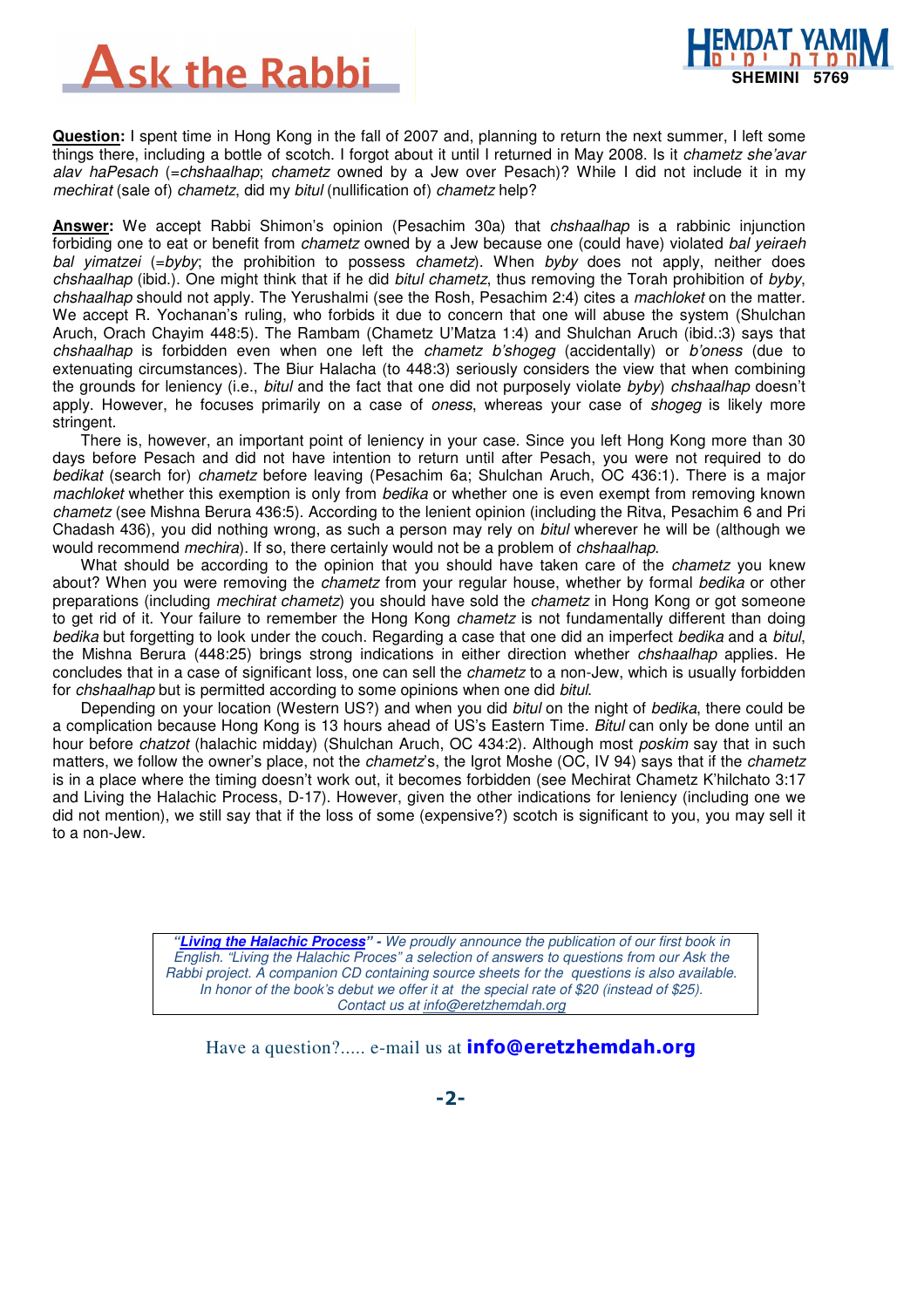



# **Linking Liberation to Prayer**

(based on Ein Ayah, Berachot 1:143- part II)

**Gemara**: What [did Chizkiya] mean by saying: "I did that which was good in Your eyes"? Rav Yehuda said in Rav's name: he put liberation next to prayer. Rabbi Levi said: he buried the book of medical remedies. [Last time, we discussed Rabbi Levi's statement. When the nation is on a high level, it is better for it to exert its own efforts and see Hashem through nature. When on a low level or as the nation emerges, the nation needs to recognize Hashem through miracles. At Chizkiya's time, it was good to bury the remedies. Now we focus on Rav Yehuda's statement].

**Ein Ayah:** The idea of putting liberation right before prayer teaches us that our liberation will come only from the Hand of Hashem. It is important for us to know this because the knowledge of the great Hashem is the goal of liberation. Therefore, we should know that liberation is close to prayer and the good will from Hashem that accompanies it. When we are on a high level in service of Hashem and *shleimut* (completeness), liberation is close to prayer, as it truly is, even when the liberation comes through natural events and our own efforts. However, when, due to our sins, our standing is diminished and we are distanced from the shleimut of knowing Hashem, then, in our view, liberation is not near our prayers unless there are clear miracles.

Chizkiya tried to do that which is good in Hashem's eyes. Specifically, this refers to that which brings us closer to the ethical goal, even if people do not see it as good, and that is putting liberation next to prayer. In his time, this was accomplished by making lesser efforts to succeed in a totally natural manner until he succeeded in reaching the highest level of trust in Hashem. [As we saw last time, he did not actively fight the forces of Sancheriv, who surrounded Jerusalem, but davened to Hashem to accomplish victory Himself through a miracle.] Rabbi Levi related the concept of lessening human efforts to the private realm, regarding medical needs and remedies.

### **Influence of a Great Man**

(based on Ein Ayah, Berachot 1:145)

**Gemara**: "Let us make for him [the prophet, Elisha] a small attic" (Melachim II, 4:10). Rav and Shmuel disputed the matter. One said that there was an open attic and they closed it in. The other said that there was a great hall, and they broke it into two parts.

**Ein Ayah:** The ways of shleimut can be divided into the shleimut of the individual and helping complete the standing of another person. Regarding the complete *tzaddik*, it is unclear which to focus on. Is it better for him to focus on perfecting himself, and his influence on perfecting others will come by itself by means of people who are close to him? Or is it perhaps better to give up on some of his personal greatness in order to influence others for the good?

One who wants to spend a lot of time by himself will be happy to go up into an attic so that comers and goers in the house will not disturb him with too easy access to him. However, one who is interested in directly impacting others, by being close to them at the price of his own lower intensity, will chose to be in a great hall. Admittedly, within the hall there may need to be a partition so that he will have a place to which to retreat when he needs to concentrate on his own growth, but it will still be easier to mingle with him. Since so many need his guidance, he should be in a place that is nice enough to honor those who come to visit and so that they will be reminded of the grandeur of the man of G-d. All of this would be unnecessary if the point was a place for the prophet to work on himself, for which a small attic without luxuries and extras would be right.

**Responsa B'mareh Habazak**, Volumes I, II, III, IV, V and VI: Answers to questions from Diaspora rabbis. The questions give expression to the unique situation that Jewish communities around the world are presently undergoing. The answers deal with a developing modern world in the way of "deracheha, darchei noam". The books deal with the four sections of the Shulchan Aruch, while aiming to also take into consideration the "fifth section" which makes the Torah a "Torah of life." (Shipping according to the destination)**Special Price:** 6 volumes of Responsa Bemareh Habazak - \$75 (instead of \$90)